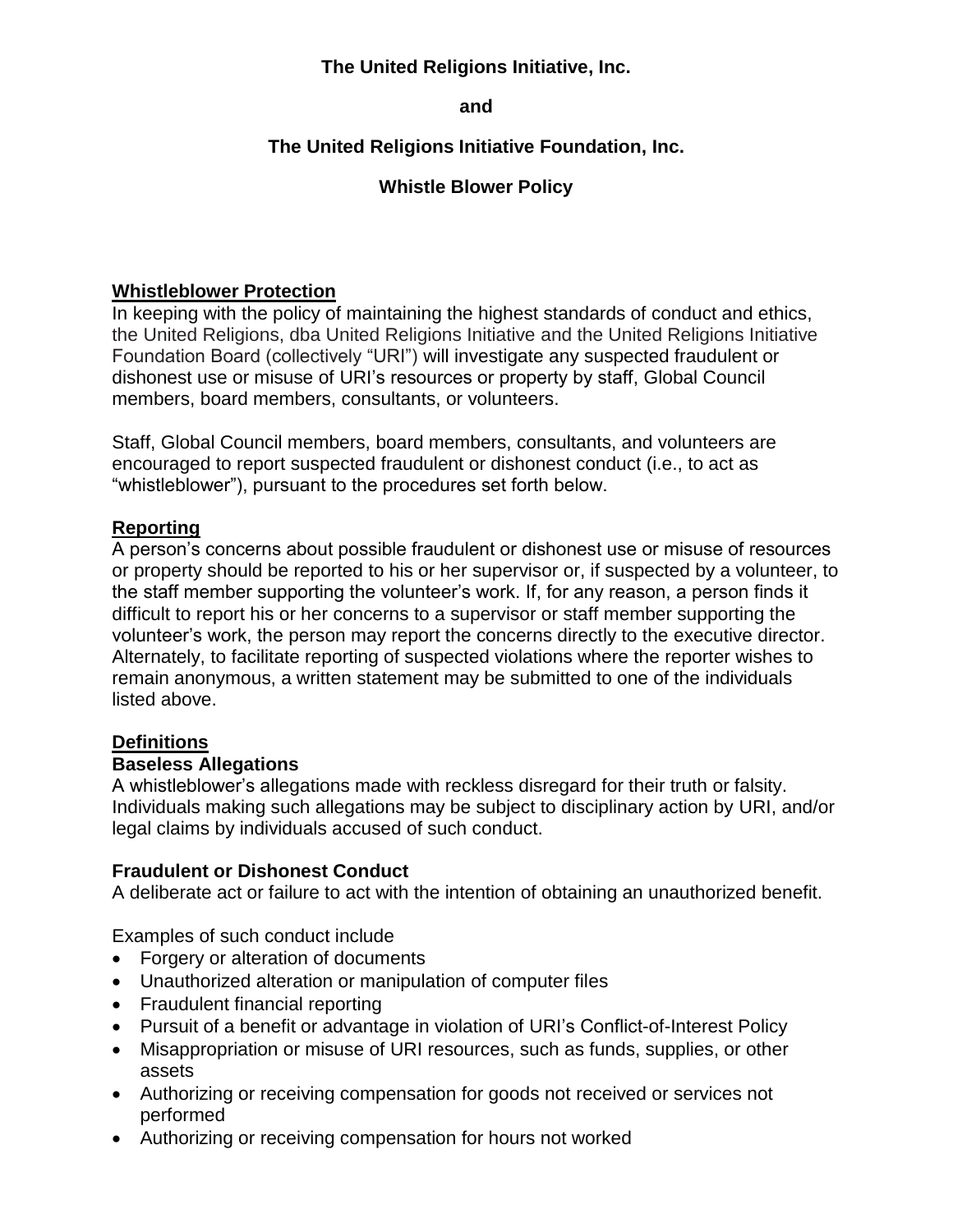### **Whistleblower**

An employee, consultant, or volunteer who informs a supervisor or the executive director about an activity relating to URI which that person believes to be fraudulent or dishonest.

### **Rights and Responsibilities**

#### **Supervisors**

Supervisors are required to report suspected fraudulent or dishonest conduct to the executive director. Reasonable care should be taken in dealing with suspected misconduct to avoid

- Baseless allegations
- Premature notice to person(s) suspected of misconduct and/or disclosure of suspected misconduct to others not involved with the investigation
- Violations of a person's rights under law

Due to the important yet sensitive nature of the suspected violations, effective professional follow-up is critical. Supervisors, while appropriately concerned about "getting to the bottom" of such issues, should not in any circumstances perform any investigative or other follow-up steps on their own. Accordingly, a supervisor who becomes aware of suspected misconduct

- Should report it immediately to the executive director.
- **Should not** contact the person suspected to further investigate the matter or demand restitution.
- **Should not** discuss the case with attorneys, the media, or anyone other than the executive director.
- **Should not** report the case to an authorized law enforcement officer without first discussing the case with the executive director.

# **Investigation**

- All relevant matters, including suspected but unproved matters, will be reviewed and analyzed, with documentation of the receipt, retention, investigation, and treatment of the complaint.
- Appropriate corrective action will be taken, if necessary, and findings will be communicated to the reporting person and his or her supervisor. Investigations may warrant investigation by independent persons such as auditors and/or attorneys.

# **Whistleblower Protection**

URI will protect whistleblowers as defined below:

 URI will use its best efforts to protect whistleblowers against retaliation. Whistleblowing complaints will be handled with sensitivity, discretion, and confidentiality to the extent allowed by the circumstances and the law. Generally, this means that whistleblower complaints will only be shared with those who have a